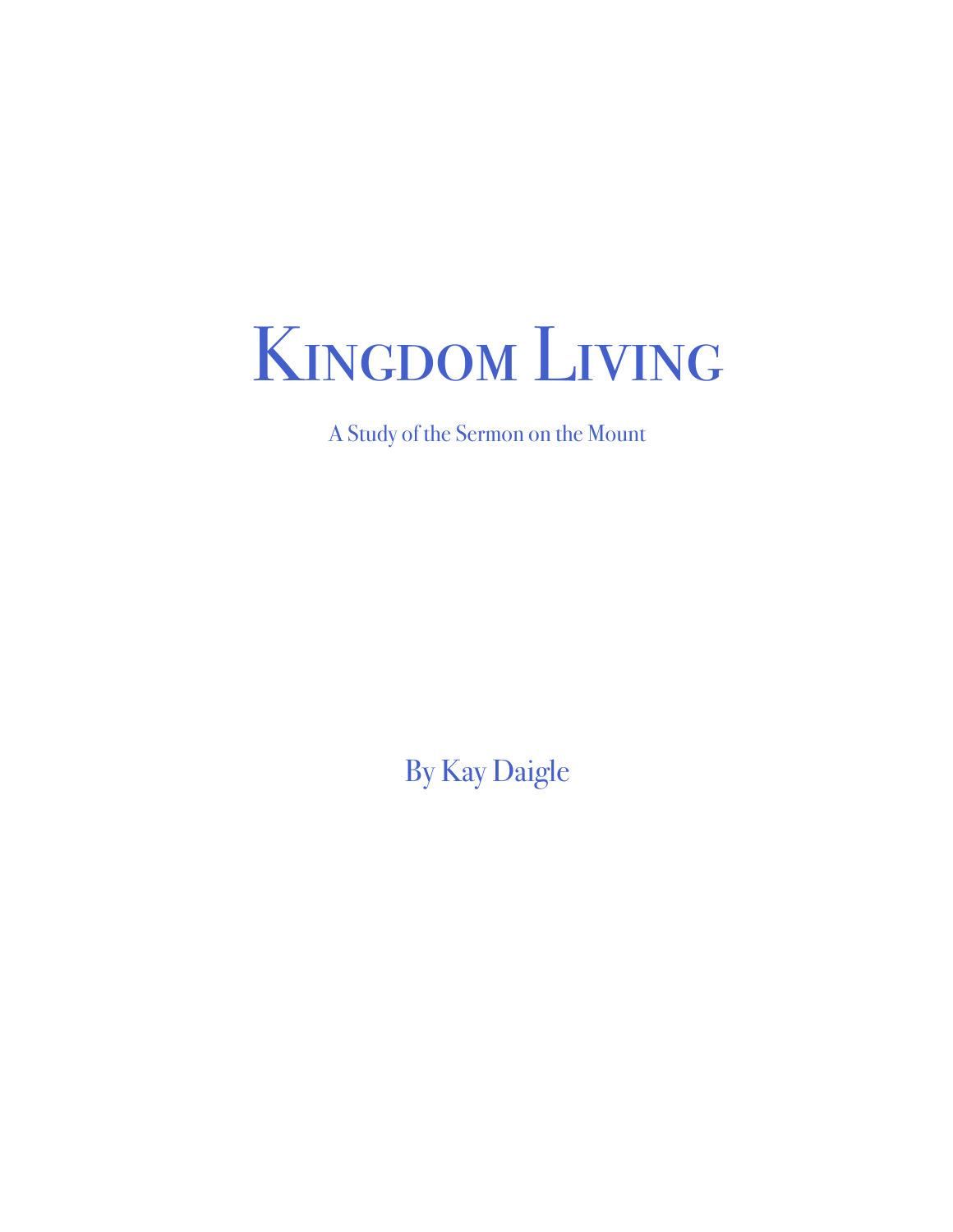# Kingdom Living A Study of the Sermon on the Mount

Copyright © 2021 by Beyond Ordinary Women Ministries

#### Appreciation

I owe many thanks to Deborah Herring who designed the beautiful cover.

I'm also once again grateful for Irish Kinney and Evelyn Babcock whose input on the consistency of the message and their eye for detail have been essential to the editing process of this and all my studies.

### Bible Translations Quoted

The Scriptures quoted are from the NET Bible® http://netbible.com copyright ©1996, 2019 unless otherwise noted. Used with permission from Biblical Studies Press, L.L.C. All rights reserved. Special permission granted to include Matthew 5-7.

Scripture quotations from the ESV Bible® (The Holy Bible, English Standard Version®). Copyright © 2001 by Crossway. Used by permission. All rights reserved.

Scripture quotations taken from The Holy Bible, New International Version® NIV® Copyright © 1973, 1978, 1984, 2011 by Biblica, Inc.™ Used by permission. All rights reserved worldwide.

Scripture taken from the New American Standard Bible® (designated NASB). Copyright © 1960, 1962, 1963, 1968, 1971, 1972, 1973, 1975, 1977, 1995 by The Lockman Foundation. Used by permission.

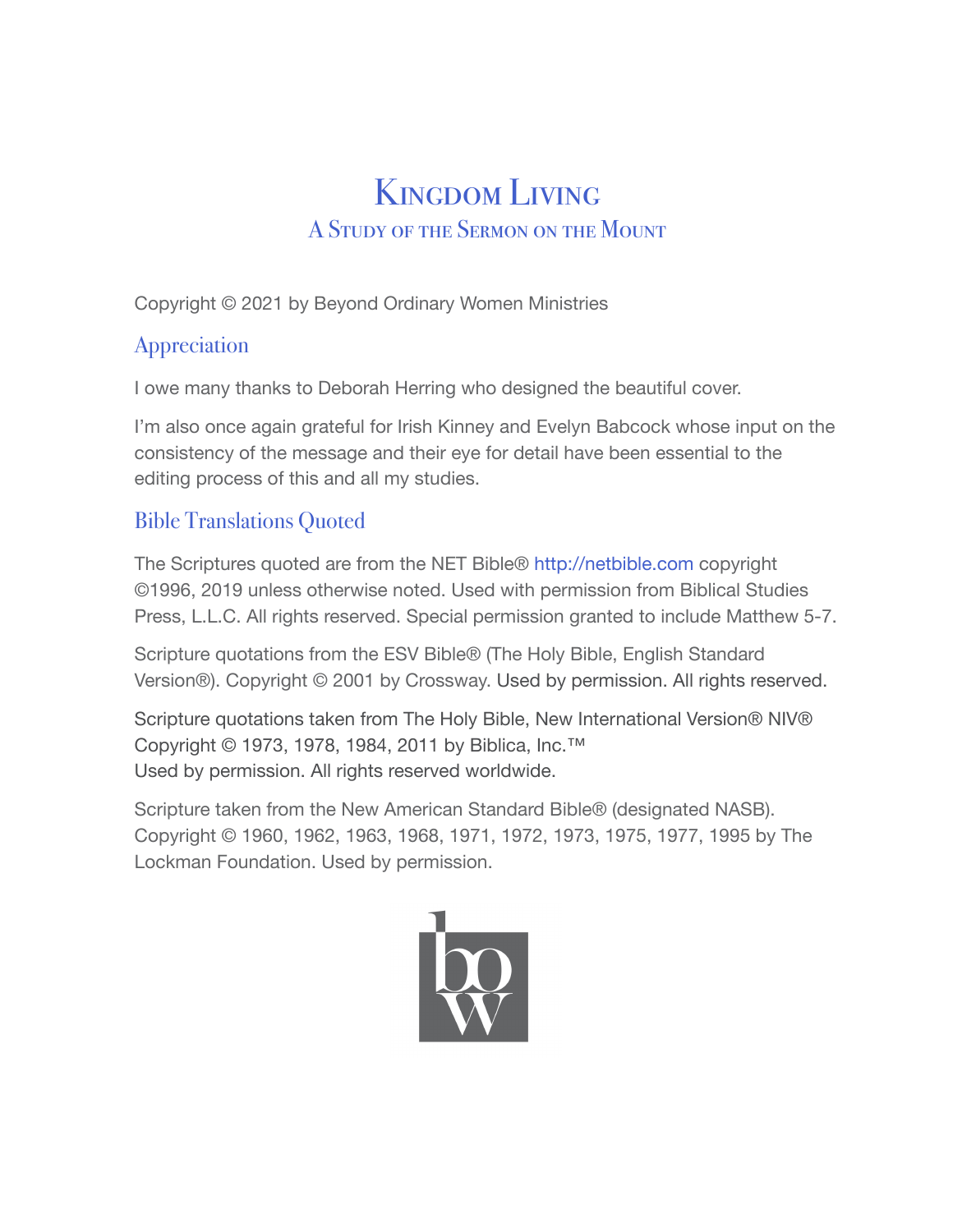# Kingdom Living Table of Contents

|                                                                                                                           | $\overline{7}$ |
|---------------------------------------------------------------------------------------------------------------------------|----------------|
|                                                                                                                           | П              |
| Week One: Humility (Matt. 5:1-5). $\dots$ . $\dots$ . $\dots$ . $\dots$ . $\dots$ . $\dots$ . $\dots$ . $\dots$ . $\dots$ | 13             |
|                                                                                                                           | 19             |
| Week Three: Peace and Influence (Matt. 5:9-16)                                                                            | 25             |
| Week Four: Greater Righteousness (Matt. 5:17-20)                                                                          | 3 <sup>I</sup> |
| Week Five: Greater Righteousness Applied (Matt. $5:2I-48$ )                                                               | 37             |
| Week Six: Beware of Practicing Righteousness to Be Seen (Matt.6:1-18)                                                     | 43             |
| Week Seven: Seek First the Kingdom & Its Righteousness (Matt. 6:19-34) $\dots$                                            | 47             |
|                                                                                                                           | 53             |
|                                                                                                                           | 59             |
|                                                                                                                           | 63             |
|                                                                                                                           | 65             |
|                                                                                                                           | 7I             |
|                                                                                                                           | 75             |
|                                                                                                                           | 77             |
|                                                                                                                           | 79             |
|                                                                                                                           | 83             |
|                                                                                                                           | 8 <sub>7</sub> |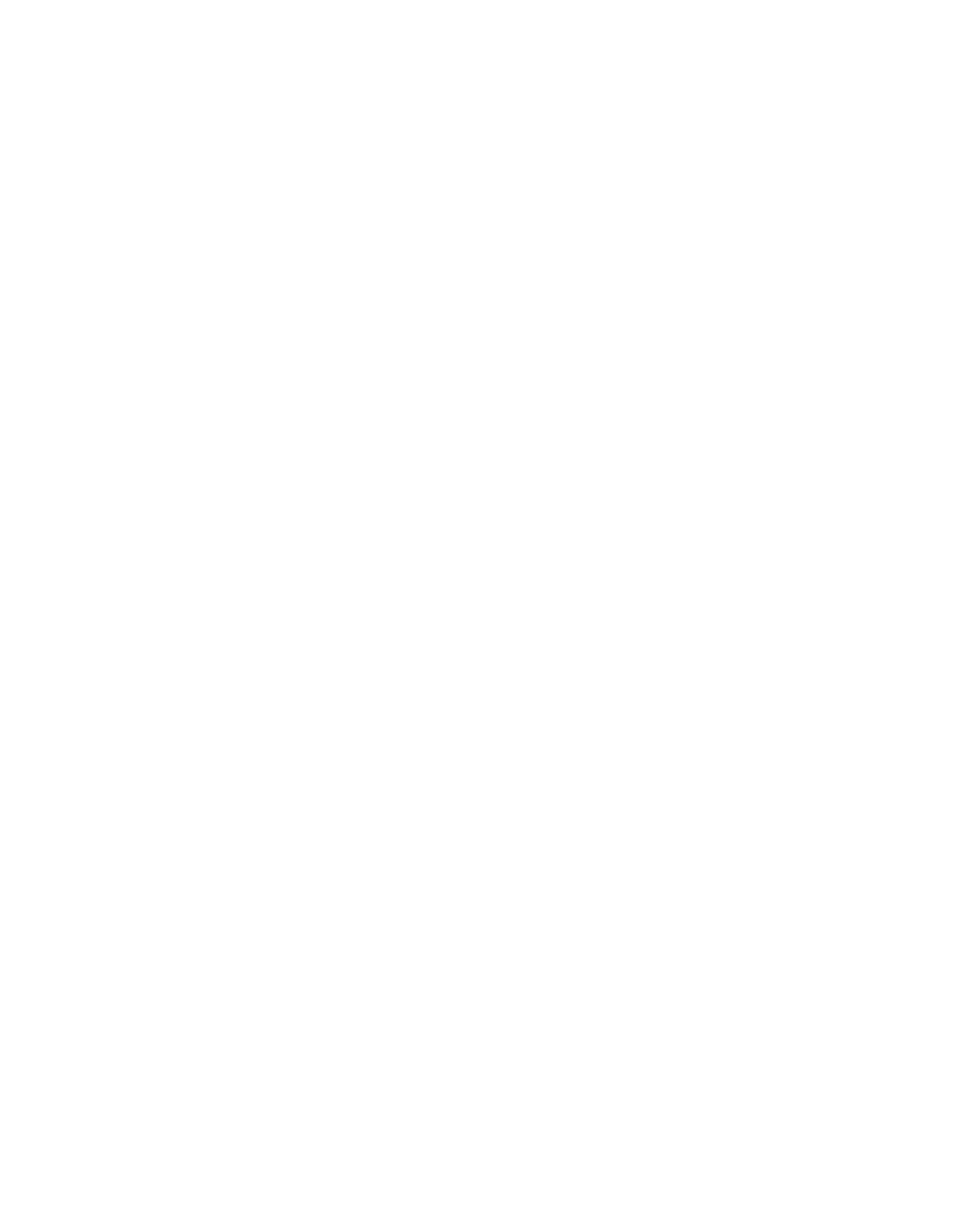# What to Know About This Study Guide

### Its Format

This study is written with few questions, but they're thought-provoking questions. It requires listening to God through his Word, being directed by open questions, and responding to what you've read and heard by writing down your thoughts.

Each week's study has three parts to make it easy to split it up or do at once, depending on your preference.

See [beyondordinarywomen.org](http://beyondordinarywomen.org) for previews of other studies or information about group purchases.

#### Simple doesn't equate to shallow.

This study demands your involvement. Although the layout is simple, how deeply you go depends on you. As you spend time talking to God and journaling your thoughts, he may lead you to other cross-references, but he will certainly give you insights into the verses. Don't stop with initial surface answers, but ask God to clarify and guide. The time you spend in the Scriptures with God gives him space to speak. Listen well, note your thoughts (simple journaling), share them with your small group and glean from one another's insights.

## Studying through three sections a week

If you like doing a little study at a time, each week's lesson is set up in three parts, but feel free to go through it in any way that works best for you. If you prefer daily time in the Word, consider spending two days on each part, writing on the optional starred section the second day. You may be amazed at what you see by reading the same passage twice. If you prefer to do the entire study in one sitting, you may want to read all the passages first and then answer the questions at the end. Of course, it's great to be in God's Word each day, but you may have other ways of doing that. Stick to what works for your schedule.

## Additional reading and background information

The lesson provides background information pertinent to your understanding. Feel free to do your own research when you have interest or questions, but the group conversation will be focused on the passages studied by everyone.



A star identifies optional verses or suggested study for those with time and interest. The additional reading will help you wrestle with deeper insights into the passages.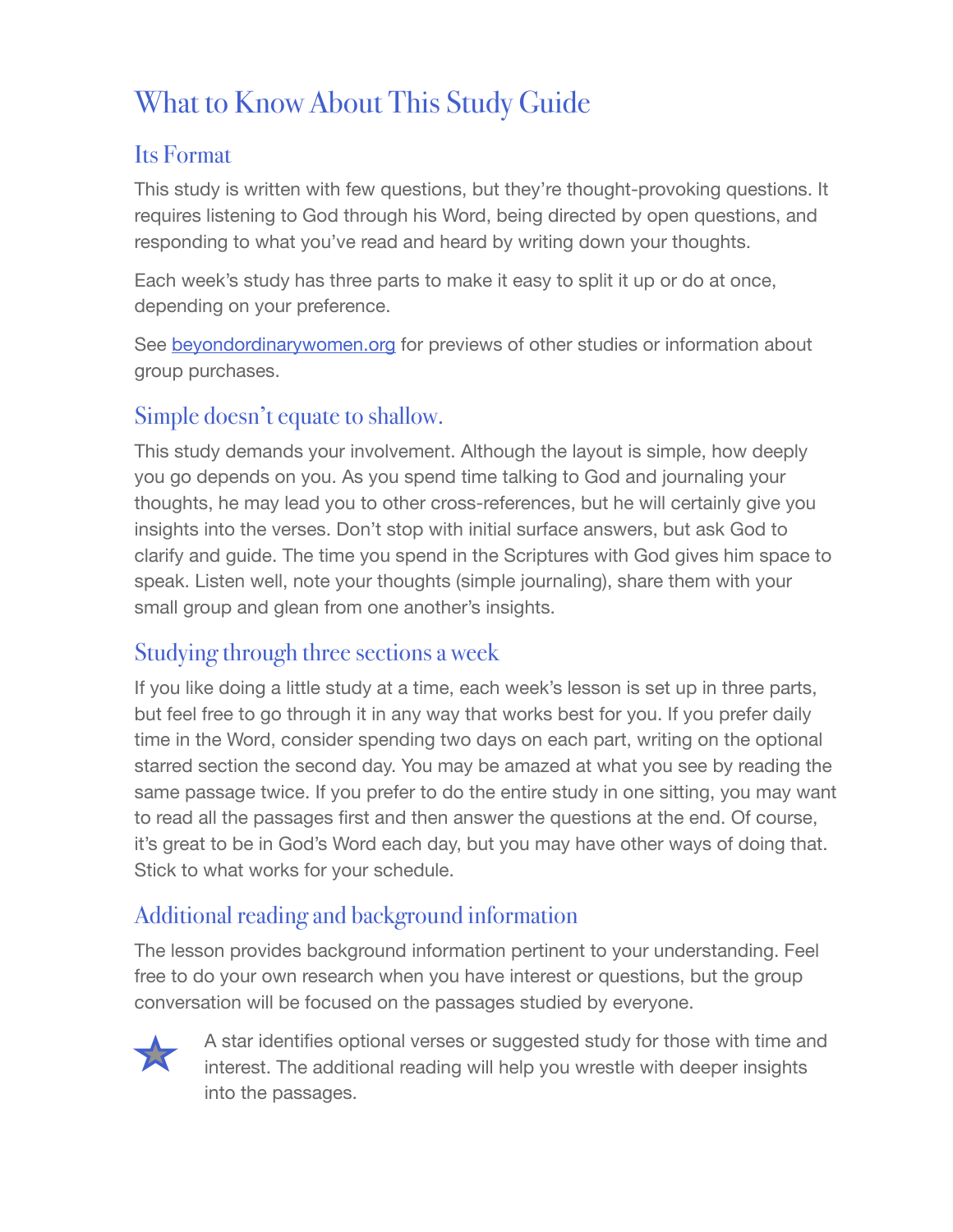# Words to Live By

The verses that begin each week's lesson are great choices for memorization.

### What you need

- A quiet place, if possible.
- A Bible that you can understand. If you don't have one, ask your group leader for suggestions, or email us at info@beyondordinarywomen.org. Modern versions are available as downloads, through Bible apps, or in print at any bookstore. (We are using the NET Bible at [netbible.org](http://netbible.org), a free online Bible translation with study helps that is also available in print.)
- A notebook, laptop, or tablet to record your insights and answers which can easily be taken to your group meetings. If you're using a printed copy of this study, you can add a piece of paper after each lesson. (See Journaling 101 on p. 79 in the Appendix.)
- The commitment to listen to God and write out what you hear as you read and pray.
- Someone, or even better a group, to discuss this with you and provide support, encouragement, and spiritual challenge.

# Best practices for group get-togethers (For more detail see the Appendix & BOW small group leader videos.)

Plan a regular place, time, and leader.

The leader should—

- read the section "Tips for Leaders" in the Appendix.
- watch BOW's free, short videos: "Tips for Leading a Journaling Study" (https://vimeo.com/album/4256789) and the series "Listening Well" (https://vimeo.com/album/4065298). If your group includes Millennials, watch the series "Millennials: The Good, the Bad, and the Ministry" at https:// vimeo.com/album/5118401.
- start on time, not waiting for late arrivals.
- move the group along, being sensitive to God's Spirit.
- encourage everyone to share without forcing it.
- be a great encourager.
- avoid dominating the conversation.
- keep the focus on the women, not herself and her own thoughts.
- provide time for the group to think and share from their journals.
- contact absent group members to encourage them.
- email the group weekly to remind them of the upcoming meeting, and share her excitement.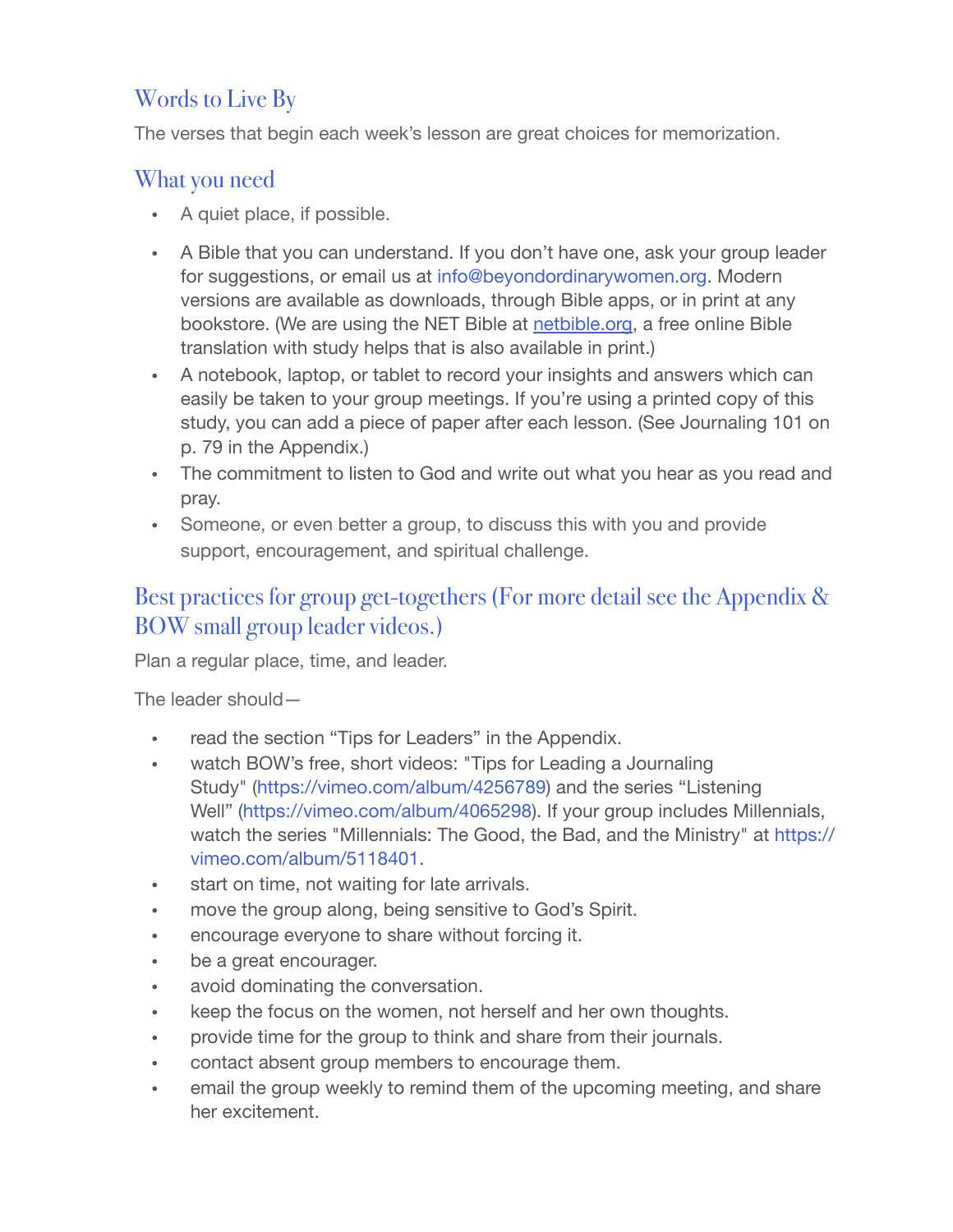As a group—

- encourage one another.
- don't interrupt the speaker.
- love one another.
- don't try to fix the other members of your group or their problems by giving advice.
- pray for one another and entrust each other and your problems to God.
- be honest and vulnerable, but wise in how much detail you share personally.
- stay in touch with each other between meetings for support and encouragement.
- come prepared and on time with your study, notebook (journal), and Bible.
- share freely and honestly.

#### If your group meets within a larger group in a church setting

- Look for a woman gifted in teaching God's Word to teach a short lesson after the small group discussion. Watch BOW's short, free video "Why Use Live Teachers, not Video?" at https:// vimeo.com/209323216. (For help in preparing to teach, see our collection of videos at [https://beyondordinarywomen.org/](https://beyondordinarywomen.org/resources/#biblestudies) [resources/#biblestudies](https://beyondordinarywomen.org/resources/#biblestudies) or contact us at [https://beyondordinarywomen.org/](https://beyondordinarywomen.org/contact-alternative/) [contact-alternative/.](https://beyondordinarywomen.org/contact-alternative/))
- Because educators say that we learn best when we focus in a group on the members' personal study rather than the teacher's comments, the discussion should precede the teaching time.
- The teacher may spend 15-25 minutes adding to the background of the lesson, beginning and ending within the allotted time frame. The majority of the time together should be invested in small groups.
- The teacher's role is to clarify and extend what the group has studied, not to retell what they have discussed.

#### Schedule Suggestions

As you work to both connect those in your group and study the scriptures well, it's great to begin with an introductory meeting. That means that this study will require ten weeks to complete. Look at your church calendar and try to fit it into a block of weeks with no more than one break for the sake of consistency.

Each week set aside 50-60 minutes for small group and more if there's no teacher.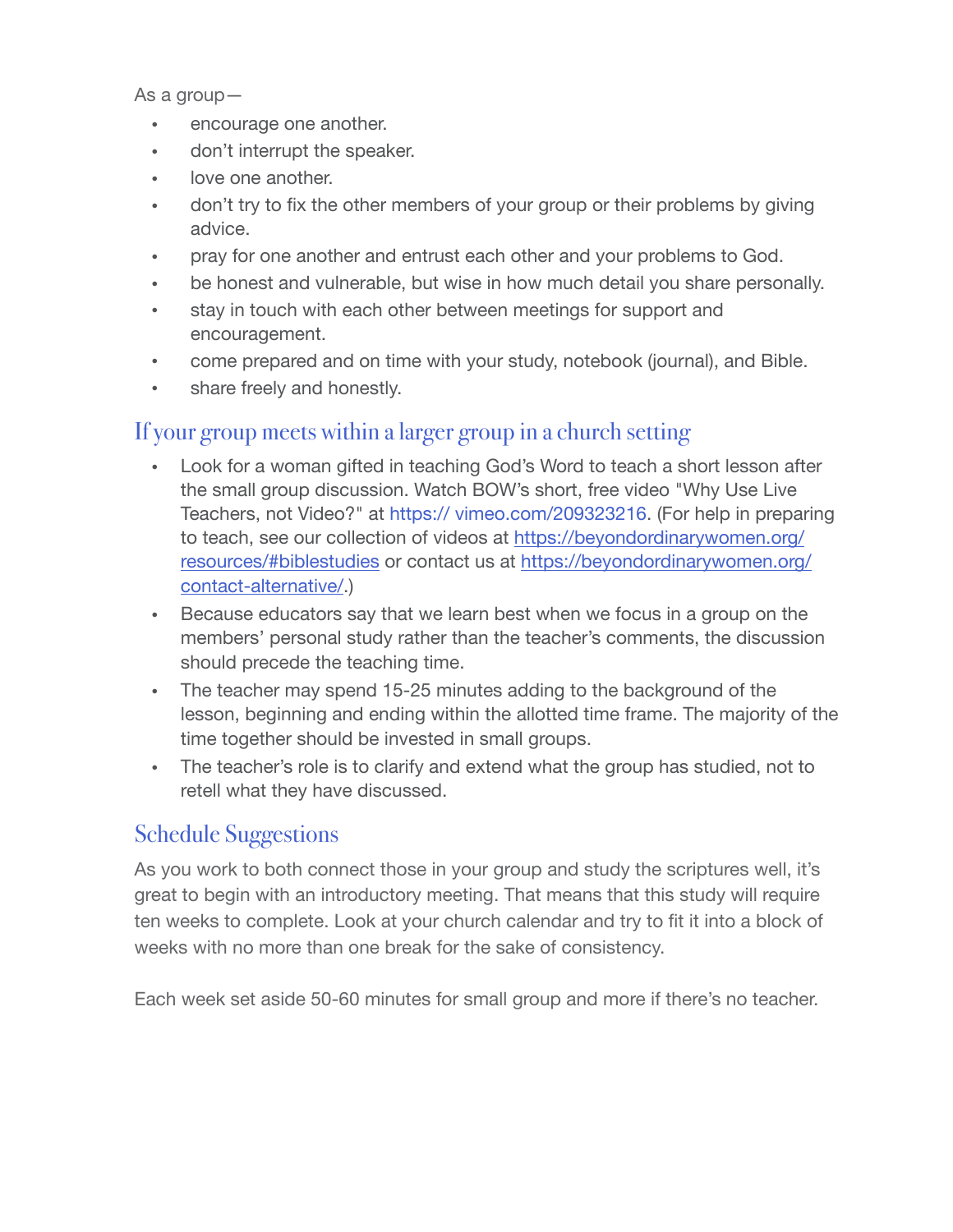# **Introduction**

The Sermon on the Mount is the most famous of Jesus' discourses recorded in Scripture. Even people outside the church are often familiar with several of its verses. In it Jesus provides some hard teaching for us as Americans, just as it has for other cultures throughout the ages. That's why many teachers have disavowed any application of Jesus' words to the present but suggest it's only for his coming earthly kingdom. And yet everything here is taught elsewhere in the New Testament to believers in the First Century.

As the author of Hebrews says, "For the word of God is living and active, sharper than any two-edged sword, piercing to the division of soul and of spirit, of joints and of marrow, and discerning the thoughts and intentions of the heart. And no creature is hidden from his sight, but all are naked and exposed to the eyes of him to whom we must give account" (Hebrews 4:12-13, ESV).

We're going to believe Jesus when he suggested that we ignore his teaching in this sermon at our own peril, so we'll be applying it to our lives as individuals and to the church at large.

"Everyone who hears these words of mine and does them is like a wise man who built his house on rock. The rain fell, the flood came, and the winds beat against that house, but it did not collapse because its foundation had been laid on rock. Everyone who hears these words of mine and does not do them is like a foolish man who built his house on sand. The rain fell, the flood came, and the winds beat against that house, and it collapsed—it was utterly destroyed!" (Matthew 7:24-27).

I've struggled with this Sermon for months now as I've participated in a different study on it at my church because it's a very convicting section of the Bible for me personally. But my purpose in studying the Bible isn't to feel good about myself but to know Jesus better and become more like him as his disciple.

If this is your heart as you open God's Word, the Sermon on the Mount is a great place to be. I look forward to sharing this great discourse with you over the next nine weeks.

> Kay Daigle June 2021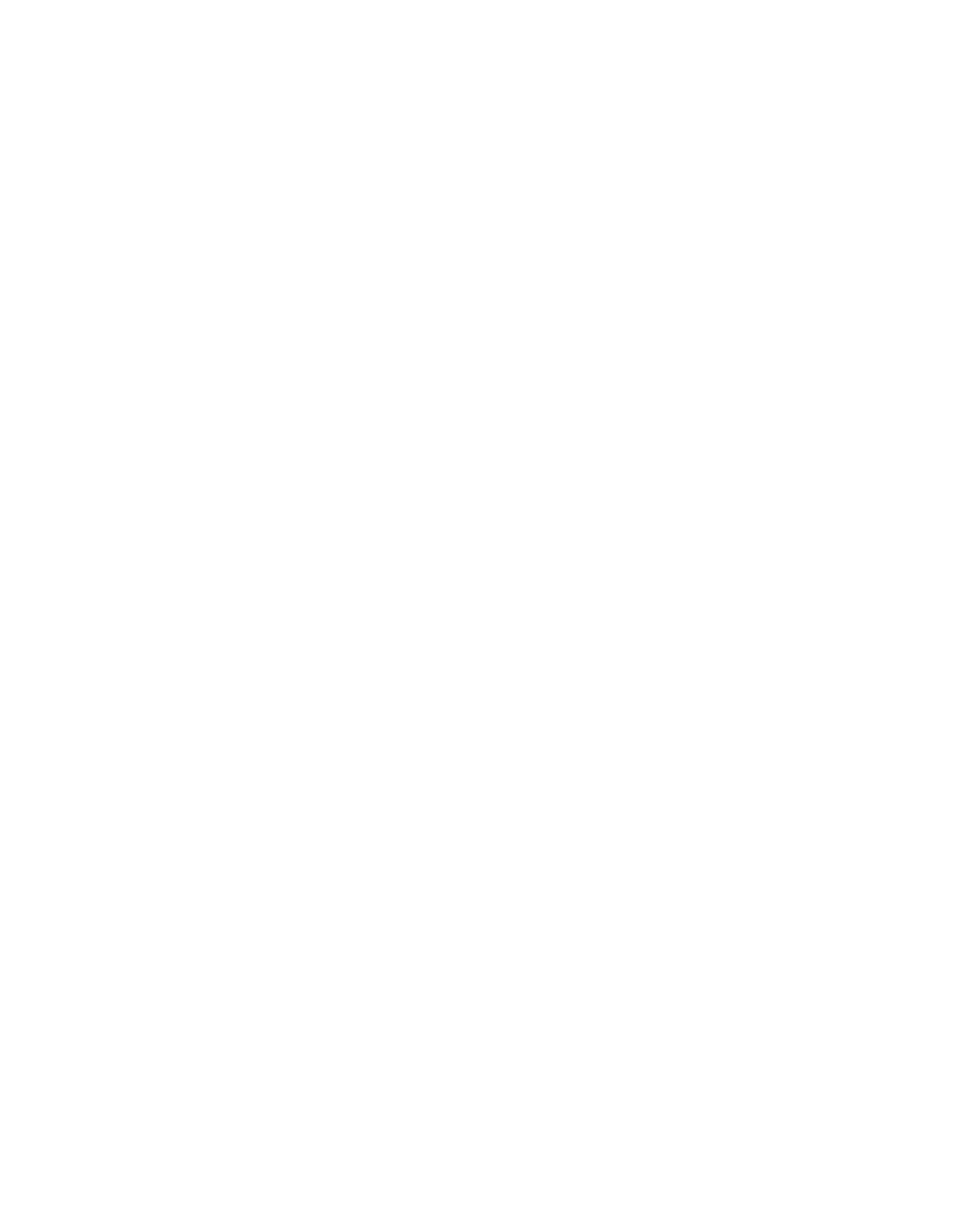# <span id="page-9-1"></span>Kingdom Living

# Week One: Humility

#### WORDS TO LIVE BY

*Flourishing are the poor in spirit because the kingdom of heaven is theirs. Flourishing are the mourners because they will be comforted. Flourishing are the humble because they will inherit the earth[.1](#page-9-0)* Jesus in Matthew 5:3-5

We often equate blessing with positive things. When good things happen, we say that we are blessed. We Americans often identify blessings with wealth, status, celebrity, power, education and/or material goods. The Jews of Jesus' day weren't much different in that regard. Jesus lets them know, however, that his kingdom is an upside-down kingdom, and those who don't look blessed in the eyes of the culture may be the very people who are.

Today Jesus speaks through the Sermon to us and our Christian culture, asking us to turn our thinking upside down to understand what it means to be truly blessed or as we'll see as we investigate the meaning of the Greek word, if we want to have lives that flourish. Jesus considers the things that the rich and powerful often disdain to be the very things that produce a life that thrives.

The Sermon on the Mount speaks truthfully to our hearts and lives. This year I've been studying it in-depth for the first time in many years, and I've been convicted of how far I am from Jesus' description of the ethics of the kingdom.

Will you join me in prayerfully considering his message for each of us as his people? Let's listen to the Sermon as if we are part of the crowd gathered on that hillside as Jesus spoke at a time and in a place where the religious elite were men educated at religious schools who focused on many rules for living. And yet, here was the rabbi Jesus breaking all the molds. What is he saying to you, and to us as people of his kingdom? Or are we of his kingdom at all?

# Part One Study

The theme or major idea of this great sermon is kingdom living. In it Jesus provides an ethic, or way of living, for his followers, the citizens of God's kingdom.

<span id="page-9-0"></span>Translation by Jonathan T. Pennington in Jonathan T. Pennington, *The Sermon on the Mount and* [1](#page-9-1) *Human Flourishing: A Theological Commentary* (Grand Rapids, MI: Baker Academic, 2017), xv.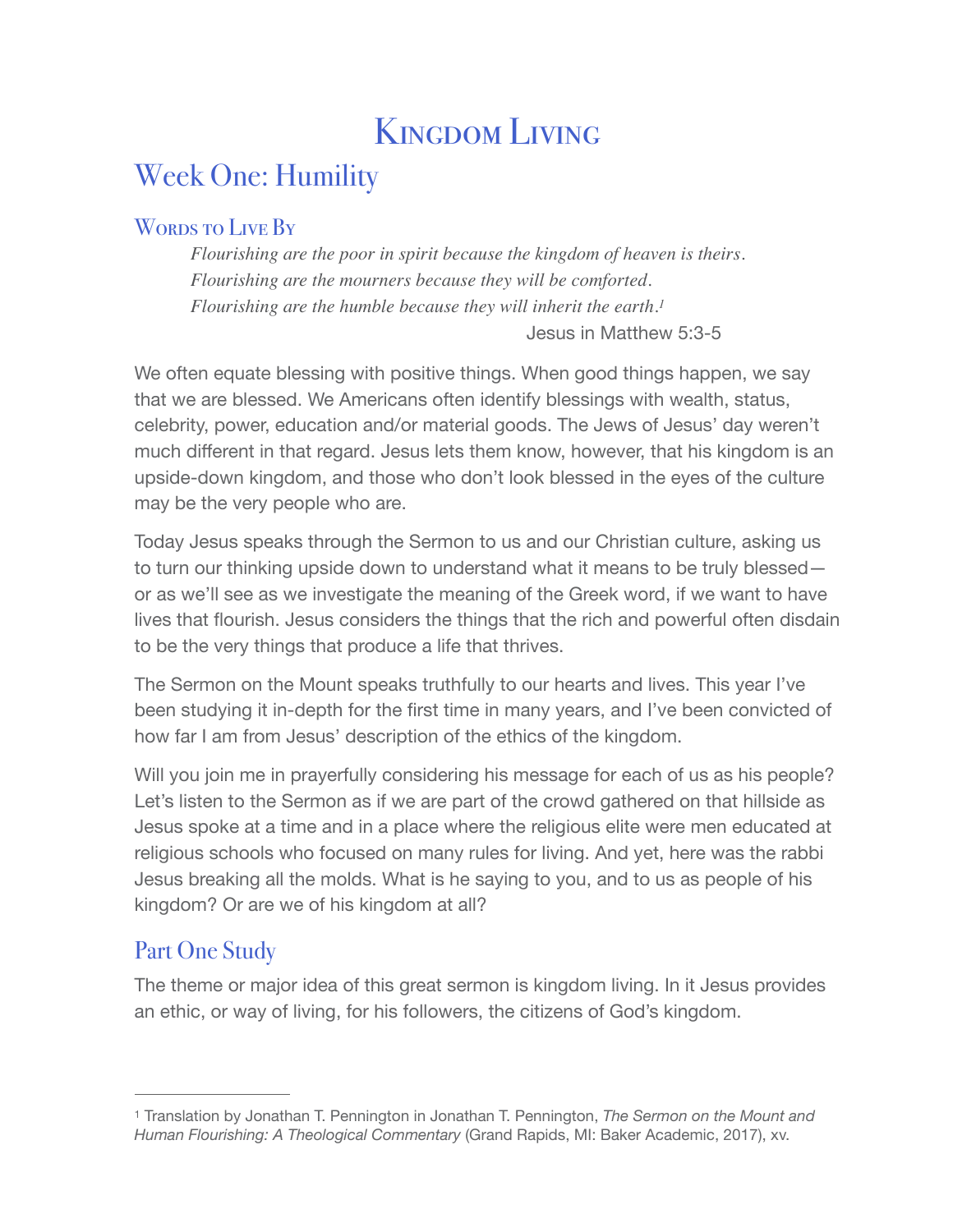<span id="page-10-5"></span>It begins with what we call the Beatitudes. Each of nine statements starts with the Greek word *makarios*, meaning "happy, blissful, fortunate, or flourishing."<sup>[2](#page-10-0)</sup> Many scholars count eight beatitudes because the last two statements develop the same subject, but we'll consider there to be nine beatitudes (all begin with *makarios*) and study them in threes, as Scot McKnight suggests. "The three central moral themes of the Beatitudes are humility (of the poor), justice, and peace.["3](#page-10-1)

<span id="page-10-6"></span>To warn you, this part of this week's study is longer than the other two because it's important to set the context before we dig into the passage. It may help some of you to divide it into two parts. Either way, expect shorter assignments from here on.

**Read the "Background of the Sermon" in the Appendix on p. 71, and write down what you find interesting, new to you or difficult. Note any questions you have.** 

**Read the Beatitudes in Matthew 5:3-12, and the entire Sermon as you have time, either in the Appendix (NET Bible) on p. 65 or in your favorite version. As you go, highlight in yellow all references to the kingdom since that is a major theme. If you don't want to mark in your Bible, use or even print the Appendix version. Go back and note what is said about the kingdom.** 

• In light of the Sermon's theme, kingdom living or the ethic of the kingdom, what thoughts do you have after your initial reading?

<span id="page-10-8"></span><span id="page-10-7"></span>Dr. Jonathan Pennington explains that the term macarism is used in literary circles for pronouncements that "a certain way of being in the world produces human flourishing and felicity."<sup>4</sup> He goes on to specify that "Jesus' macarisms are gracebased wisdom invitations to human flourishing in God's coming kingdom.["5](#page-10-3) Generally macarisms are contrasted with woes, but in this case those come later in Matthew 23:13-3[6](#page-10-4).6

<span id="page-10-9"></span>I love this explanation of *makarios* by English writer Elizabeth Rundle Charles: "a heart in harmony with itself, at rest, content, satisfied, full of all the music of which human hearts are capable, from the soft murmurs of content to the thunder of the

<span id="page-10-4"></span> $6$  Ibid., 152.

<span id="page-10-0"></span><sup>&</sup>lt;sup>[2](#page-10-5)</sup> Pennington, 42.

<span id="page-10-1"></span><sup>&</sup>lt;sup>[3](#page-10-6)</sup> Scot McKnight, *Sermon on the Mount, The Story of God Bible Commentary. Zondervan Academic,* 2013, Kindle Edition, 37.

<span id="page-10-2"></span><sup>&</sup>lt;sup>[4](#page-10-7)</sup> Pennington, 42.

<span id="page-10-3"></span> $5$  Ibid., 161.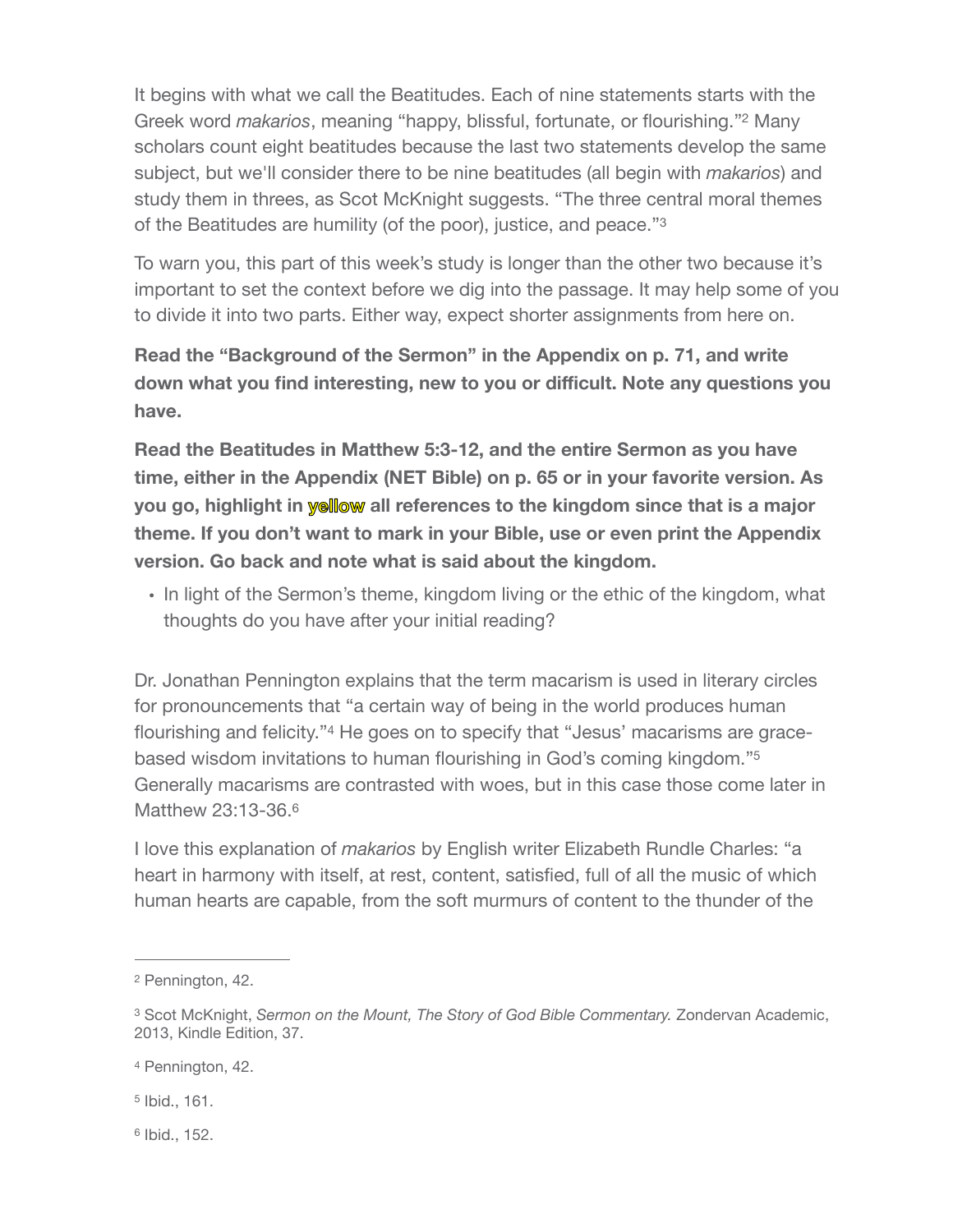<span id="page-11-4"></span>many waters of ecstatic rapture: all that is involved in all the words expressive of human bliss, reaching up to Divine creative joy."[7](#page-11-0)

The translation of the Old Testament to Greek called the Septuagint was the Bible used in Jesus' time. There was no New Testament yet. According to Dr. Pennington's study of it, *makarios* wasn't used for statements of divine blessing in the Septuagint. The idea of God bestowing a blessing utilized a different Greek word. Instead, *makarios* centers on the idea of human flourishing: "Jesus begins his public ministry by painting a picture of what the state of true God-centered human flourishing looks like."[8](#page-11-1)

<span id="page-11-5"></span>I found that it helped my understanding of the Beatitudes to substitute the word "flourishing" for the word "blessed" that begins each of the nine statements in most translations. Some translators use the word happy, but that often leads us to an incorrect understanding or expectation from the saying. Flourishing is more specific and helps prevent an interpretation that such people feel good all the time.

<span id="page-11-6"></span>Dr. Pennington also points out that the "for" in each beatitude means "because." He explains: "This translation makes sense of the whole of each Beatitude and communicates the paradoxical nature of the content."<sup>[9](#page-11-2)</sup> So we'll quote his translation as we study through the Beatitudes.

<span id="page-11-7"></span>His translation of the first beatitude is "Flourishing are the poor in spirit because the kingdom of heaven is theirs.["10](#page-11-3)

**Write down your insights about this first beatitude based on the following questions. (Please stay away from Bible notes or commentaries as you do this study, so you can allow God's Word to speak. After you've answered all the questions for this lesson, discuss it with a group and only then listen to teaching or read notes.)** 

- Meditate on the word poor or the concept of poverty. How does a state of poverty express the kind of spirit that fits a kingdom person? (Note that Luke's version of this beatitude omits the word spirit.)
- Look up these verses and then write a definition of what it might mean to be poor in spirit: Psalm 34:18; 51:17; Isaiah 57:15; 66:2c.

<span id="page-11-0"></span> Quoted in Rebekah Eklund, *The Beatitudes through the Ages* (Grand Rapids, William B. Eerdmans [7](#page-11-4) Publishing Co., 2021), 48.

<span id="page-11-1"></span><sup>[8](#page-11-5)</sup> Pennington, 47.

<span id="page-11-2"></span> $9$  Ibid., 155.

<span id="page-11-3"></span> $10$  Ibid, xv.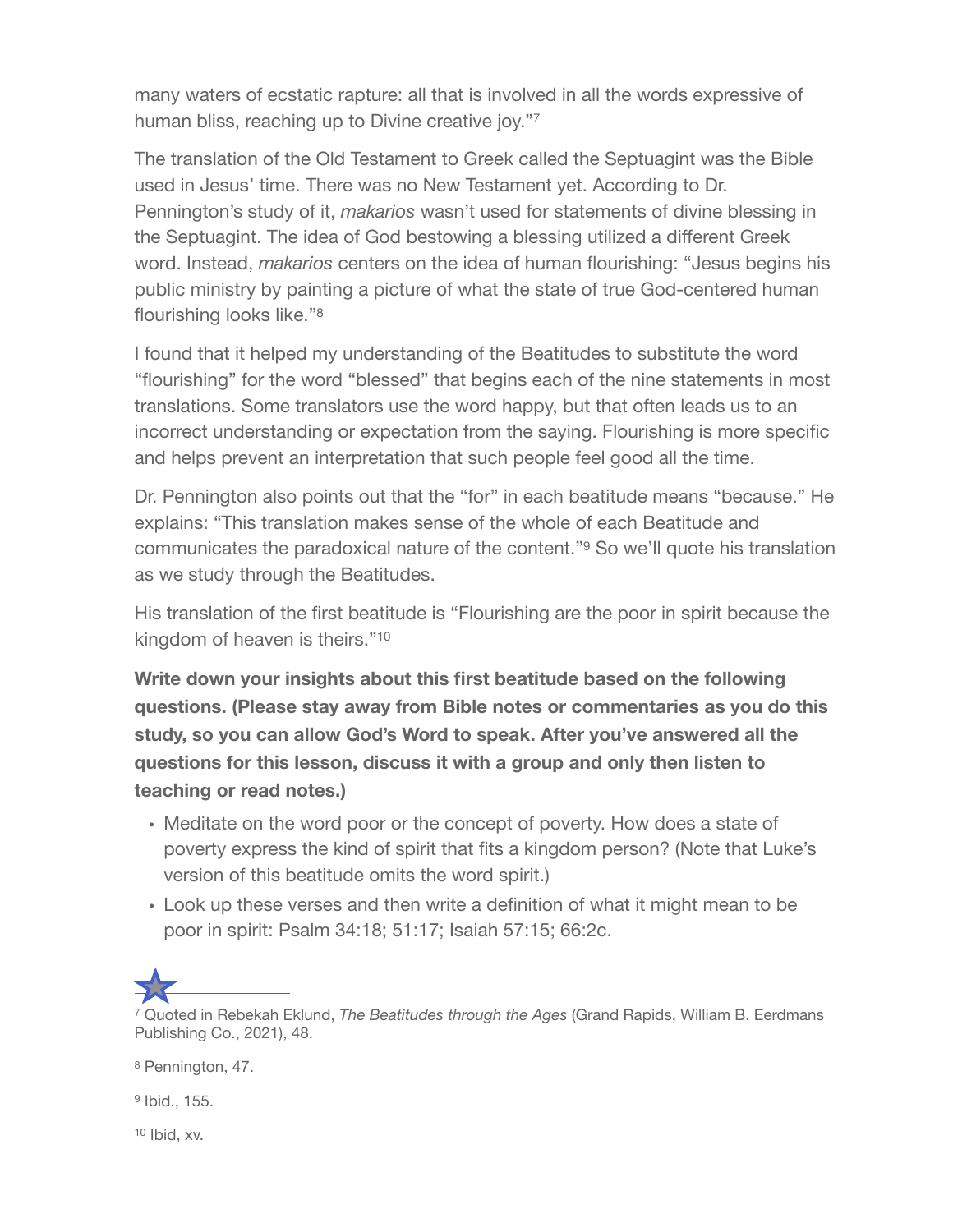In regard to the previous question, also read Psalm 138:6; Proverbs 29:23; Luke 18:9-14. Journal your thoughts.

- Jesus says that the kingdom of heaven is theirs—the poor in spirit. It's present tense—in their present reality it belonged to them. Journal any thoughts you have about how this affects your view of poor in spirit, if at all.
- <span id="page-12-2"></span>• How is God using this first beatitude to encourage and/or challenge you today?

# Part Two Study

In this section we'll look at the second beatitude as translated by Dr. Pennington: "Flourishing are the mourners because they will be comforted.["11](#page-12-0)

#### **Reread all the Beatitudes in Matthew 5:3-12 and journal as you focus on this second one, considering the following verses and questions:**

- The Scriptures include a literary form called lament, especially in the Psalms and of course Lamentations, as a form of mourning. Read Psalm 51 (a psalm of lament written by King David after confronted with his sin by the prophet Nathan). But mourning over sin isn't the only subject of lament. Read Isaiah 61:1-4 and consider the source of mourning here in light of the context, especially v. 4. Read also Daniel 9:3-19; 2 Corinthians 7:10; James 4:8-10 and Revelation 21:4. What kinds of mourning are reflected in these passages?
- How would you connect the first beatitude (poor in spirit) with this one? In other words, what relationship do you see between them? (This isn't a trick question. There is no right answer when I ask such questions. I'm not looking for anything specific. Just write down your thoughts. Don't look it up in a commentary or your footnotes, but do ask God for insight.)
- How is God using this second beatitude to encourage and/or challenge you today?



<span id="page-12-3"></span>Read the story of David's repentance in 2 Samuel 12:1-24. (If you're unfamiliar with his sin, read also 2 Samuel 11.) Write down your thoughts in light of this beatitude.

## Part Three Study

Now we'll consider the third beatitude in Pennington's translation: "Flourishing are the humble because they will inherit the earth."<sup>[12](#page-12-1)</sup> The Greek word for humble here is often translated meek.

<span id="page-12-1"></span><span id="page-12-0"></span><sup>&</sup>lt;sup>[11](#page-12-2)</sup> Pennington, xv.